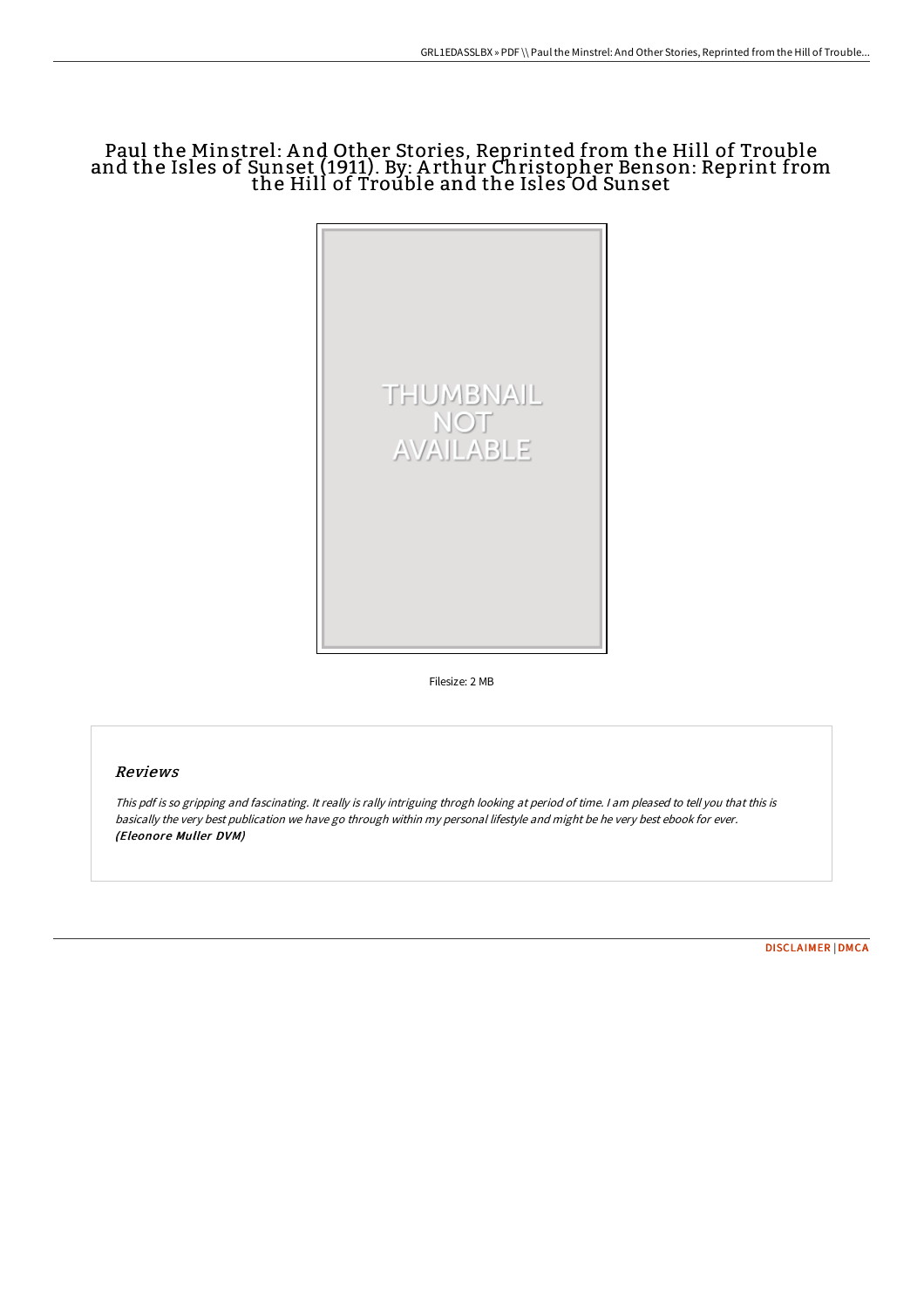### PAUL THE MINSTREL: AND OTHER STORIES, REPRINTED FROM THE HILL OF TROUBLE AND THE ISLES OF SUNSET (1911). BY: ARTHUR CHRISTOPHER BENSON: REPRINT FROM THE HILL OF TROUBLE AND THE ISLES OD SUNSET

# ঞ **DOWNLOAD PDF**

Createspace Independent Publishing Platform, 2018. Paperback. Condition: New. Language: English . Brand New Book \*\*\*\*\* Print on Demand \*\*\*\*\*.Arthur Christopher Benson (24 April 1862 - 17 June 1925) was an English essayist, poet, author and academic and the 28th Master of Magdalene College, Cambridge. He is noted for writing the words of the song Land of Hope and Glory. Early life and family: Benson was born on 24 April 1862 at Wellington College, Berkshire, the son of Edward White Benson (1829-1896), first headmaster of the college. He was one of six children of Edward White Benson (Archbishop of Canterbury, 1882-96) and his wife Mary Sidgwick Benson, sister of the philosopher Henry Sidgwick. Benson was born into a literary family; his brothers included Edward Frederic Benson, best remembered for his Mapp and Lucia novels, and Robert Hugh Benson, a priest of the Church of England before converting to Roman Catholicism, who wrote many popular novels. Their sister, Margaret Benson, was an artist, author, and amateur Egyptologist. The Benson family was exceptionally accomplished, but their history was somewhat tragic; a son and daughter died young; and another daughter, as well as Arthur himself, suffered from a mental condition that was possibly bipolar disorder or manic-depressive psychosis, which they had inherited from their father. None of the children married.Despite his illness, Arthur was a distinguished academic and a prolific author. From the ages of 10 to 21, he lived in cathedral closes, first at Lincoln where his father was Chancellor of Lincoln Cathedral, and then at Truro where his father was the first Bishop of Truro. He retained a love of church music and ceremony. During 1874 he won a scholarship to Eton from Temple Grove School, a preparatory school in East Sheen. He became a student of King s College, Cambridge during...

Read Paul the Minstrel: And Other Stories, Reprinted from the Hill of Trouble and the Isles of Sunset (1911). By: Arthur [Christopher](http://bookera.tech/paul-the-minstrel-and-other-stories-reprinted-fr.html) Benson: Reprint from the Hill of Trouble and the Isles Od Sunset Online G. Download PDF Paul the Minstrel: And Other Stories, Reprinted from the Hill of Trouble and the Isles of Sunset (1911). By: Arthur [Christopher](http://bookera.tech/paul-the-minstrel-and-other-stories-reprinted-fr.html) Benson: Reprint from the Hill of Trouble and the Isles Od Sunset